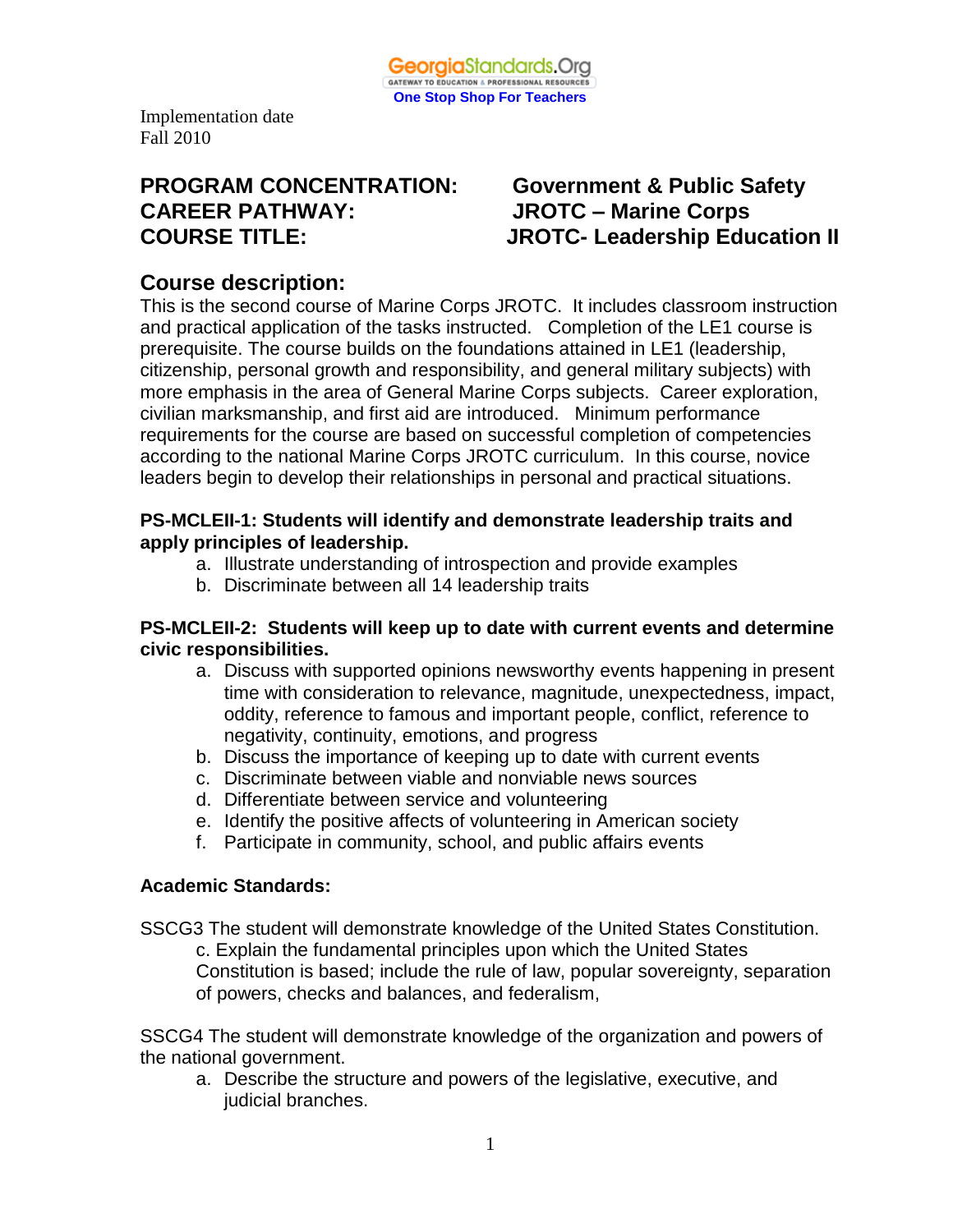> b. Analyze the relationship between the three branches in a system of checks and balances and separation of powers.

SSCG6 The students will demonstrate knowledge of civil liberties and civil rights.

- a. Examine the Bill of Rights with emphasis on the First Amendment freedoms.
- c. Explain selective incorporation of the Bill of Rights.
- e. Explain every citizen's right to be treated equally under the law.

SSCG7 The student will describe how thoughtful and effective participation in civic life is characterized by obeying the law, paying taxes, serving on a jury, participating in the political process, performing public service, registering for military duty, being informed about current issues, and respecting differing opinions.

SSCG8 The student will demonstrate knowledge of local, state, and national elections.

b. Describe the nomination and election process.

d. Analyze the influence of media coverage, campaign advertising, and public opinion polls.

- SSCG12 The student will analyze the various roles played by the President of the United States; include Commander-in-Chief of the Armed Forces, chief executive, chief agenda setter, representative of the nation, chief of state, foreign policy leader, and party leader.
- SSCG13 The student will describe the qualifications for becoming President of the United States.
	- a. Explain written qualifications for President of the United States.
	- b. Describe unwritten qualifications common to past presidents.
- SSCG16 The student will demonstrate knowledge of the operation of the federal judiciary.
	- a. Explain the jurisdiction of the federal courts and the state courts.
- SSCG20 The student will describe the tools used to carry out United States foreign policy (diplomacy; economic, military, and humanitarian aid; treaties; sanctions, and military intervention).
- SSUSH19 The student will identify the origins, major developments, and the domestic impact of World War II, especially the growth of the federal government.
	- a. Explain the Japanese attack on Pearl Harbor and the internment of Japanese-Americans, German-Americans, and Italian-Americans.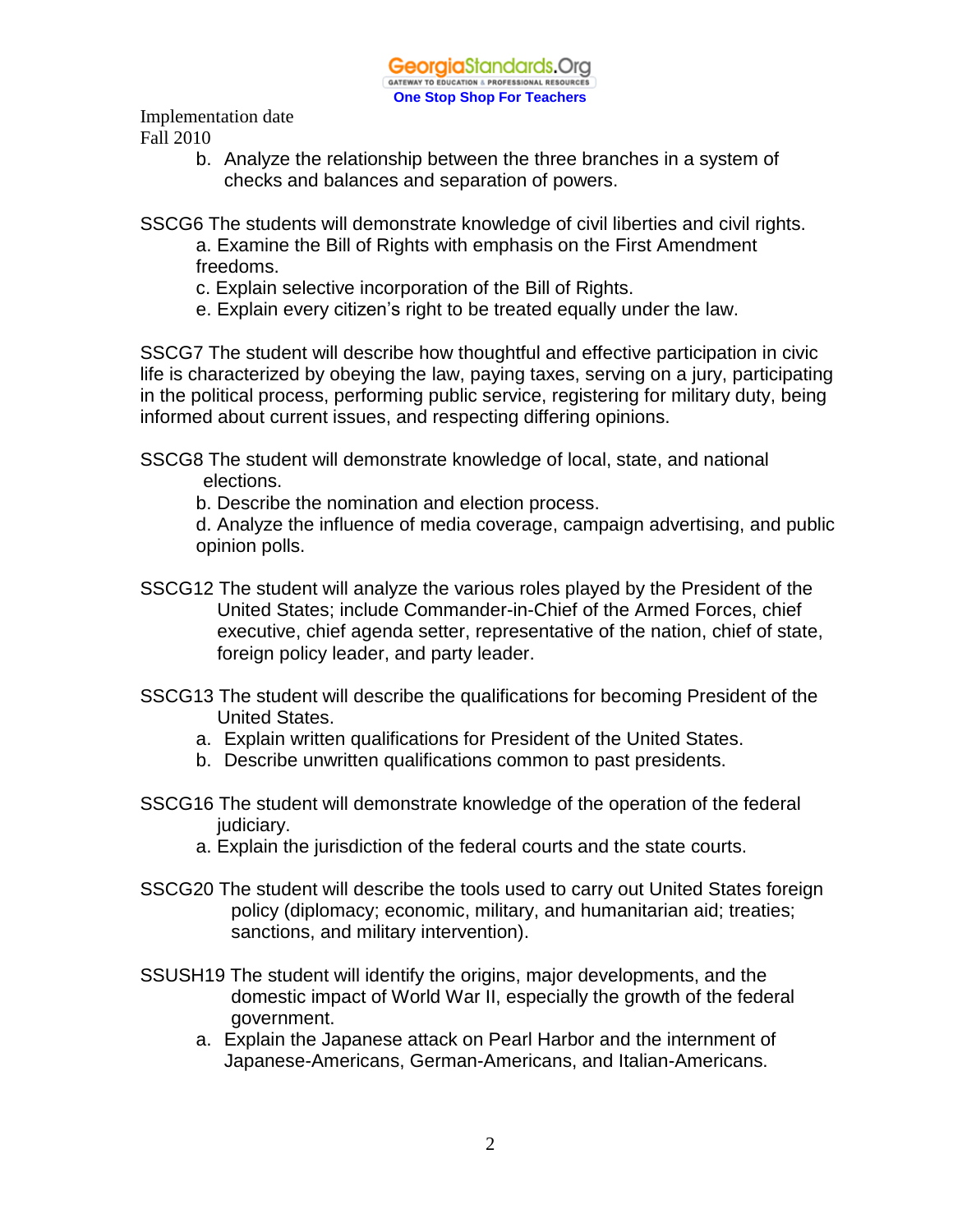

Implementation date

Fall 2010

SSUSH20 The student will analyze the domestic and international impact of the Cold War on the United States.

b. Explain the impact of the new communist regime in China and the outbreak of the Korean War and how these events contributed to the rise of Senator Joseph McCarthy.

c. Describe the Cuban Revolution, the Bay of Pigs, and the Cuban Missile Crisis.

d. Describe the Viet Nam War, the Tet offensive, and the growing opposition to the war.

SSUSH25 The student will describe changes in national politics since 1968.

a. Describe President Richard M. Nixon's opening of China, his resignation due to the Watergate scandal, changing attitudes toward government, and the Presidency of Gerald Ford.

g. Analyze the response of President George W. Bush to the attacks of September 11, 2001, of the United States, the war against terrorism, and the subsequent American interventions in Afghanistan and Iraq.

#### **PS-MCLEII-3: Personal Growth and Responsibility: Students will evaluate the importance of physical training and judge proper social skills as well as proper written and oral communication.**

- a. Compare and contrast proper manners and dress
- b. Illustrate proper table manners
- c. Distinguish between effective and ineffective study skills
- d. Justify the importance of proper written and oral communication techniques
- e. Choose and demonstrate effective listening skills
- f. Choose and demonstrate effective speaking skills
- g. Write and deliver an oral presentation
- h. Participate in rigorous physical training
- i. Is evaluated using the Presidential Physical Fitness Test
- j. Is evaluated using the MCJROTC Physical Fitness Test

#### **PS-MCLEII-4: Public Service and Career Exploration: Students will develop a personal portfolio.**

a. Develop and maintain a collection in chronological order of MCJROTC activities

#### **Academic Standards:**

SSEF2 The student will give examples of how rational decision making entails comparing the marginal benefits and the marginal costs of an action. b. Explain that rational decisions occur when marginal benefits of an action equal or exceed the marginal cost.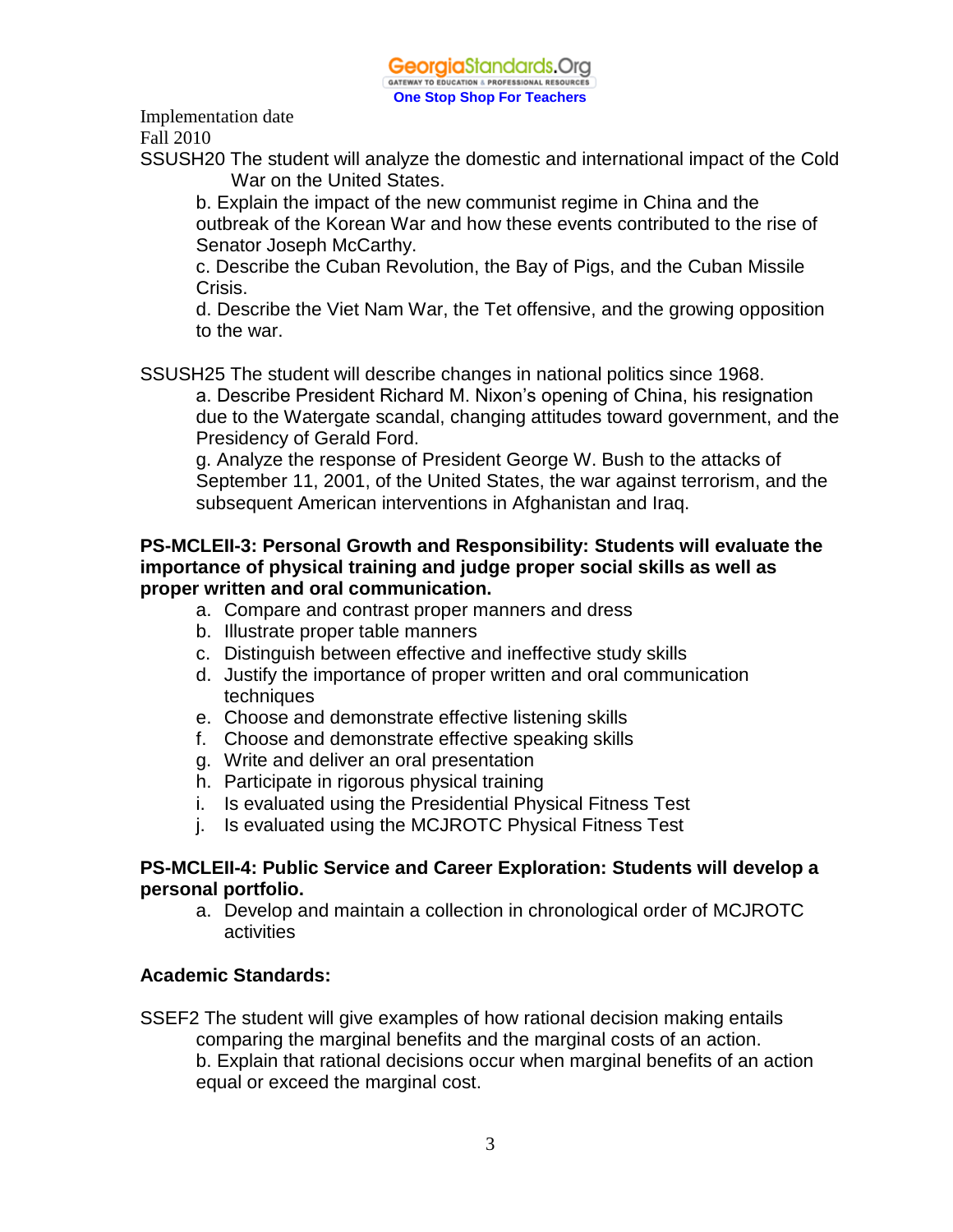

Implementation date

Fall 2010

SSEPF1 The student will apply rational decision making to personal spending and saving choices.

a. Explain that people respond to positive and negative incentives in predictable ways.

- b. Use rational decision making model to select one option over another.
- c. Create a savings or financial investment plan for a future goal.

#### **PS-MCLEII-5: General Military Subjects: Students will identify, understand, and apply basic Marine Corps fundamentals as related to administration, uniforms, Marine Corps history, marksmanship, and first aid.**

- a. Participate in uniform issue and turn in
- b. Compare and contrast school and MCJROTC codes of conduct
- c. Utilize MCJROTC security procedures
- d. Restate the MCJROTC uniform and its history
- e. Properly wear the Service A, B, and C uniforms
- f. Distinguish the history of the Marine Corps to include: origins of the Corps, significant dates, people, and battles
- g. Safely handle a rifle
- h. Describe the four life-saving steps
- i. Relate heat and sickness and explain treatment
- j. Relate cold and sickness and explain treatment

#### **Academic Standards:**

- SSWG3 The student will describe the interaction of the physical and human systems that have shaped contemporary North Africa/Southwest Asia.
	- c. Analyze the impact natural resources, especially oil, have on North Africa/Southwest Asia.
- SSWG5 The student will describe the interaction of the physical and human systems that have shaped contemporary South Asia, Southeastern Asia, and Eastern Asia.
	- a. Describe the location of major physical features and their impact on Asia.
- SSWG6 The student will describe the interaction of the physical and human systems that have shaped contemporary Europe.

a. Describe the location of major physical features and their impact on Europe.

g. Analyze the environmental issues associated with industrial and natural resource development in Europe including Russia.

SSWG7 The student will describe the interaction of the physical and human systems that have shaped contemporary Latin America.

a. Describe the location of major physical features and their impact on Latin America.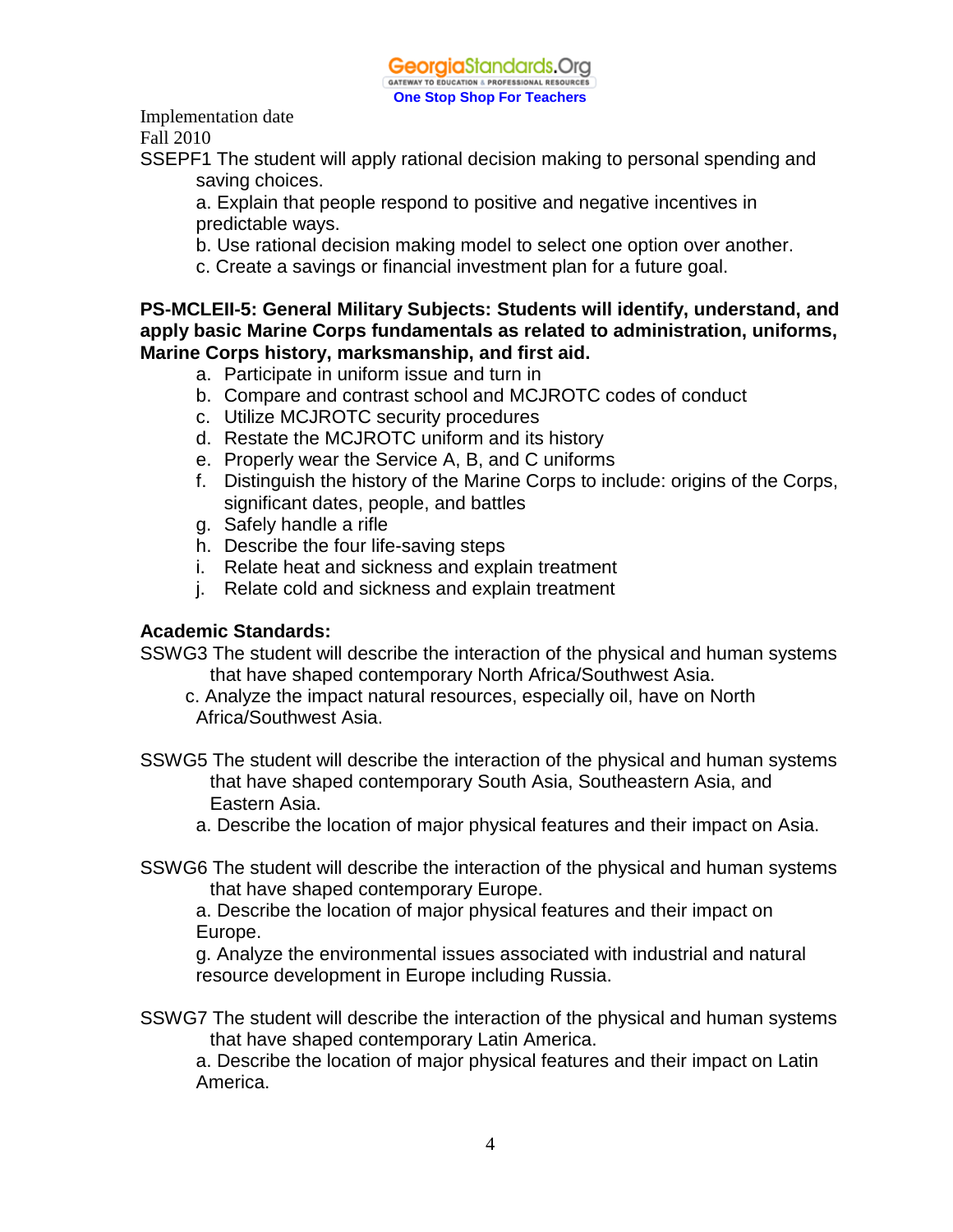

> e. Analyze the impact of natural disasters and political instability on economic activity in Latin America.

i. Analyze the impact of illegal drug production and trade have on Latin America.

SSWG8 The student will describe the interaction of the physical and human systems that have shaped contemporary Canada and the United States.

a. Describe the location of major physical features and their impact on Canada and the United States.

d. Explain how the physical geography of Canada and the United States contributed to regional growth and development.

- SSUSH3 The student will explain the primary causes of the American Revolution. b. Explain colonial response to such British actions as the Proclamation of 1763, the Stamp Act, and the Intolerable Acts, as seen in Sons and Daughters of Liberty and Committees of Correspondence
- SSUSH4 The student will identify the ideological, military, and diplomatic aspects of the American Revolution.

a. Explain the language, organization, and intellectual sources of the Declaration of Independence; include the writing of John Locke and Montesquieu, and the role of Thomas Jefferson

 b. Explain the reason for and the significance of the French Alliance and foreign assistance and the roles of Benjamin Franklin and the Marquis de Lafayette.

SSUSH9 The student will identify key events, issues, and individuals relating to the causes, course, and consequences of the Civil War.

d. Explain the importance of Fort Sumpter, Antietam, Vicksburg, Gettysburg, and the Battle of Atlanta.

SSUSH14 The student will explain America's evolving relationship with the world at the turn of the twentieth century.

b. Describe the Spanish-American War, War in the Philippines, and the debate over American Expansionism

SSUSH15 The student will analyze the origins and impact of U.S. involvement in World War I.

a. Describe the movement from U.S. neutrality to engagement on World War I, with reference to unrestricted submarine warfare.

- c. Explain Wilson's Fourteen Points and the proposed League of Nations.
- SSUSH19 The student will identify the origins, major developments, and the domestic impact of World War II, especially the growth of the federal government.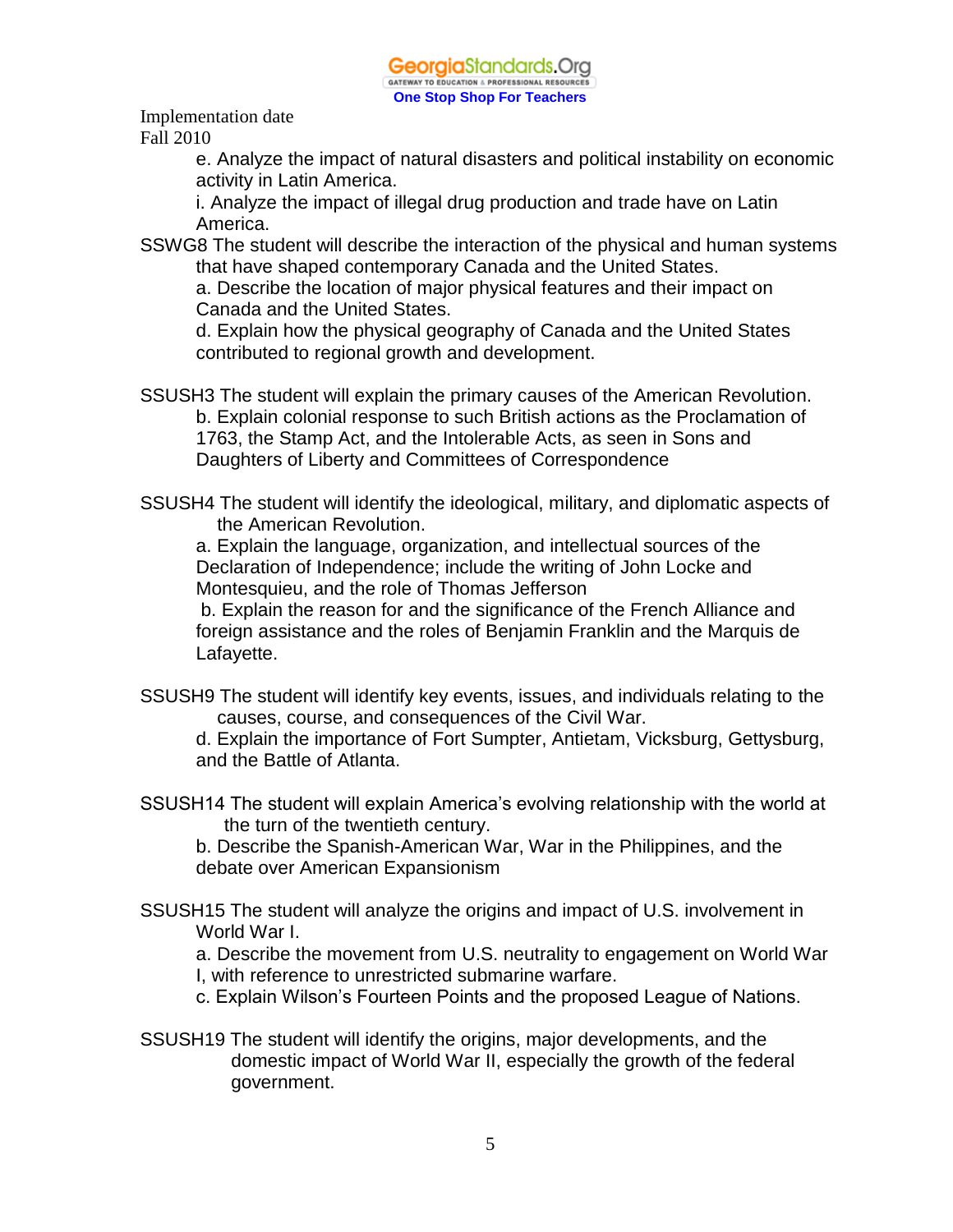- b. Explain the Japanese attack on Pearl Harbor and the internment of Japanese-Americans, German-Americans, and Italian-Americans.
- c. Explain major events; include the lend-lease program, the Battle of Midway, D-Day, and the fall of Berlin.

SSUSH25 The student will describe changes in national politics since 1968.

- c. Explain the Carter administration's efforts in the Middle East; include the Camp David Accords, his response to the 1979 Iranian Revolution, and the Iranian Hostage Crisis.
- d. Describe domestic and international events of Ronald Regan's presidency; include Reganomics, the Iran-contra scandal, and the collapse of the Soviet Union.
- SSWH16 The student will demonstrate an understanding of long-term causes of World War I and its global impact.
	- b. Describe conditions on the war front; include the Battle of Verdun.
- SSWH17 The student will be able to identify the major political and economic factors that shaped world societies between World War I and World War II.

f. Explain the aggression and conflict leading to World War II in Europe and Asia

- SSWH18 The student will demonstrate an understanding of the global political, economic, and social impact of World War II.
	- a. Describe the major conflicts and outcomes; include Pearl Harbor, El-Alamein, Stalingrad, D-Day, Guadalcanal, the Philippines, and the end of the war in Europe and Asia.
	- b. Identify Nazi ideology, policies, and consequences that led to the Holocaust.
	- c. Explain the military and diplomatic negotiations between the leaders of Great Britain (Churchill), the Soviet Union (Stalin), and the United States (Roosevelt/Truman) from Teheran to Yalta and Potsdam and the impact on the nations of Eastern Europe.
	- d. Explain allied Post-World-War II policies; include formation of the United Nations, the Marshall Plan for Europe, and MacArthur's plan for Japan.

**PS-MCLEII-6: Core Military Skills: Students will explain the purposes and objectives of basic drill and Marine Corps Ceremonies and demonstrate proficiency in teamwork, confidence, pride, alertness, and attention to detail through basic drill.**

- b. Manipulate individual positions
- c. Demonstrate basic formations as part of a unit
- d. Interpret and react to voice commands
- e. Demonstrate basic weapons manipulation
- f. Demonstrate basic weapons manipulation while marching
- g. Exemplify Espirit De Corps by drilling with confidence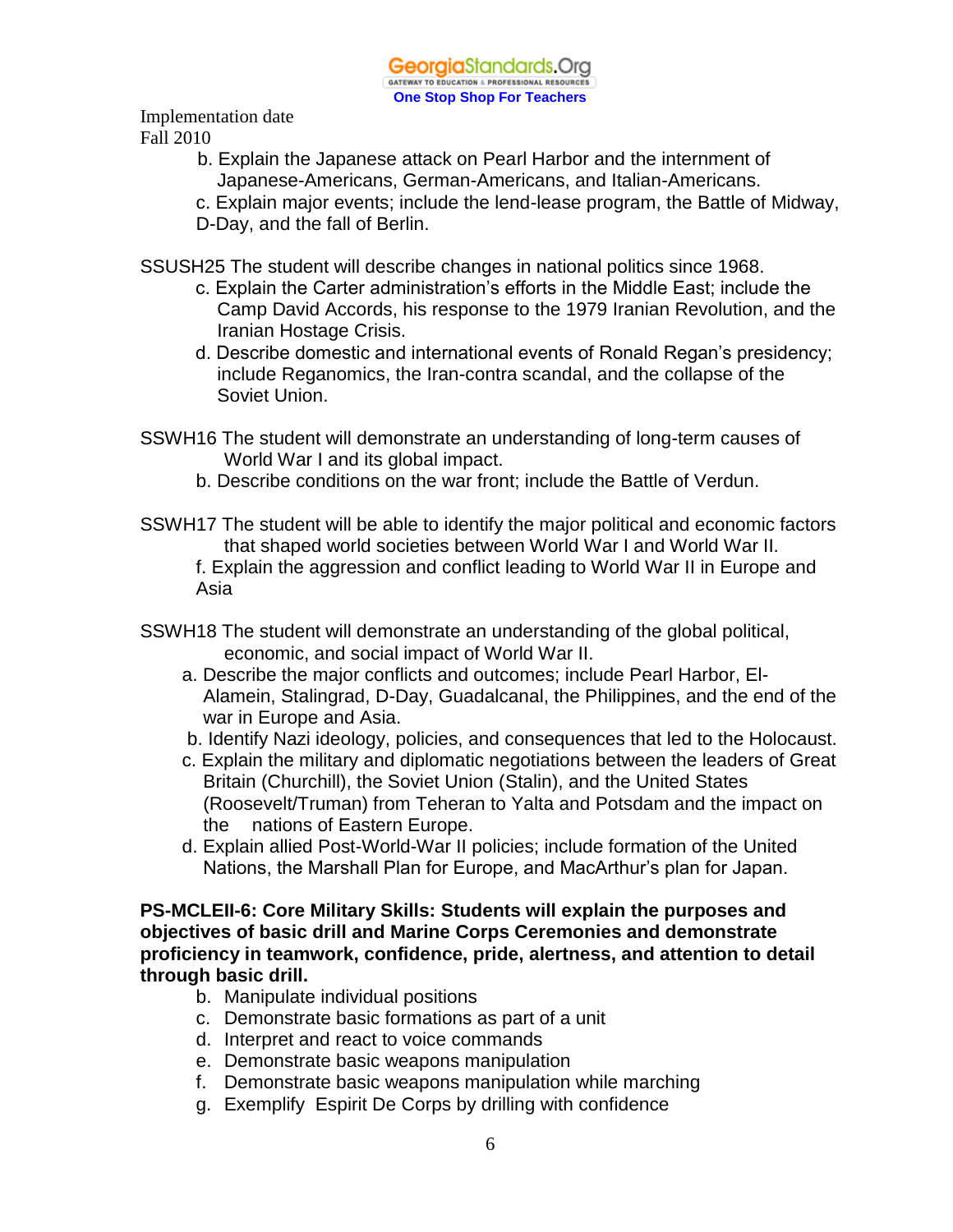**GeorgiaStandards.Org**<br>
GATEWAY TO EDUCATION & PROFESSIONAL RESOURCES **One Stop Shop For Teachers**

Implementation date Fall 2010

- h. Participate in Marine Corps Birthday Ceremony
- i. Participate in MCJROTC Change of Command Ceremony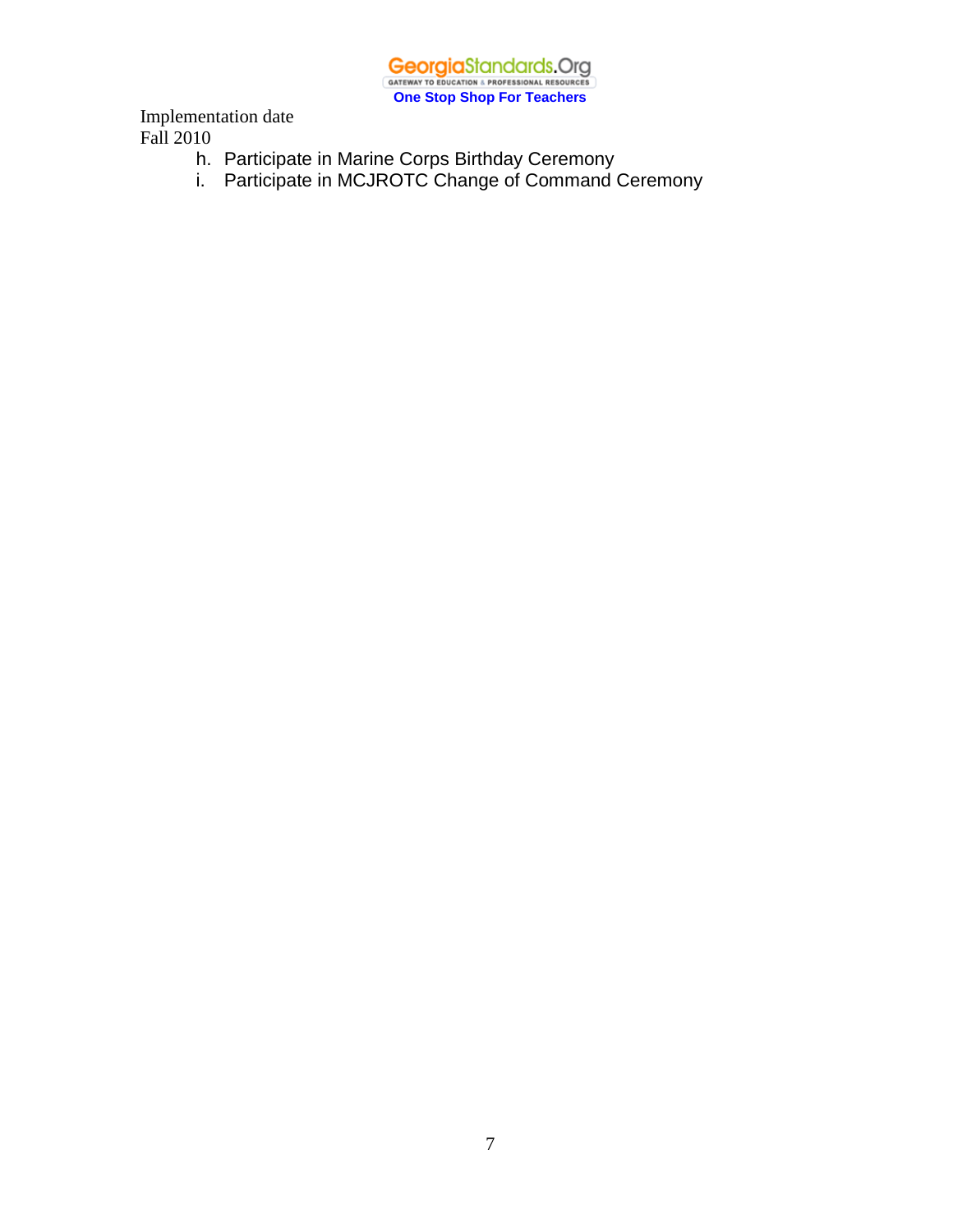

#### **Reading Across the Curriculum**

#### **Reading Standard Comment**

After the elementary years, students engage in reading for learning. This process sweeps across all disciplinary domains, extending even to the area of personal they experience text in all genres and modes of discourse. In the study of various disciplines of learning (language arts, mathematics, science, social studies), students must learn through reading the communities of discourse of each of those disciplines. Each subject has its own specific vocabulary, and for students to excel in all subjects, they must learn the specific vocabulary of those subject areas in context.

Beginning with the middle grades years, students begin to self-select reading materials based on personal interests established through classroom learning. Students become curious about science, mathematics, history, and literature as they form contexts for those subjects related to their personal and classroom experiences. As students explore academic areas through reading, they develop favorite subjects and become confident in their verbal discourse about those subjects.

Reading across curriculum content develops both academic and personal interests in students. As students read, they develop both content and contextual vocabulary. They also build good habits for reading, researching, and learning. The Reading Across the Curriculum standard focuses on the academic and personal skills students acquire as they read in all areas of learning.

Students will enhance reading in all curriculum areas by:

- a. Reading in all curriculum areas
	- Read a minimum of 25 grade-level appropriate books per year from a variety of subject disciplines and participate in discussions related to curricular learning in all areas.
	- Read both informational and fictional texts in a variety of genres and modes of discourse.
	- Read technical texts related to various subject areas.
- b. Discussing books
	- Discuss messages and themes from books in all subject areas.
	- Respond to a variety of texts in multiple modes of discourse.
	- Relate messages and themes from one subject area to messages and themes in another area.
	- Evaluate the merit of texts in every subject discipline.
	- Examine author's purpose in writing.
	- Recognize the features of disciplinary texts.
- $\chi$ . Building vocabulary knowledge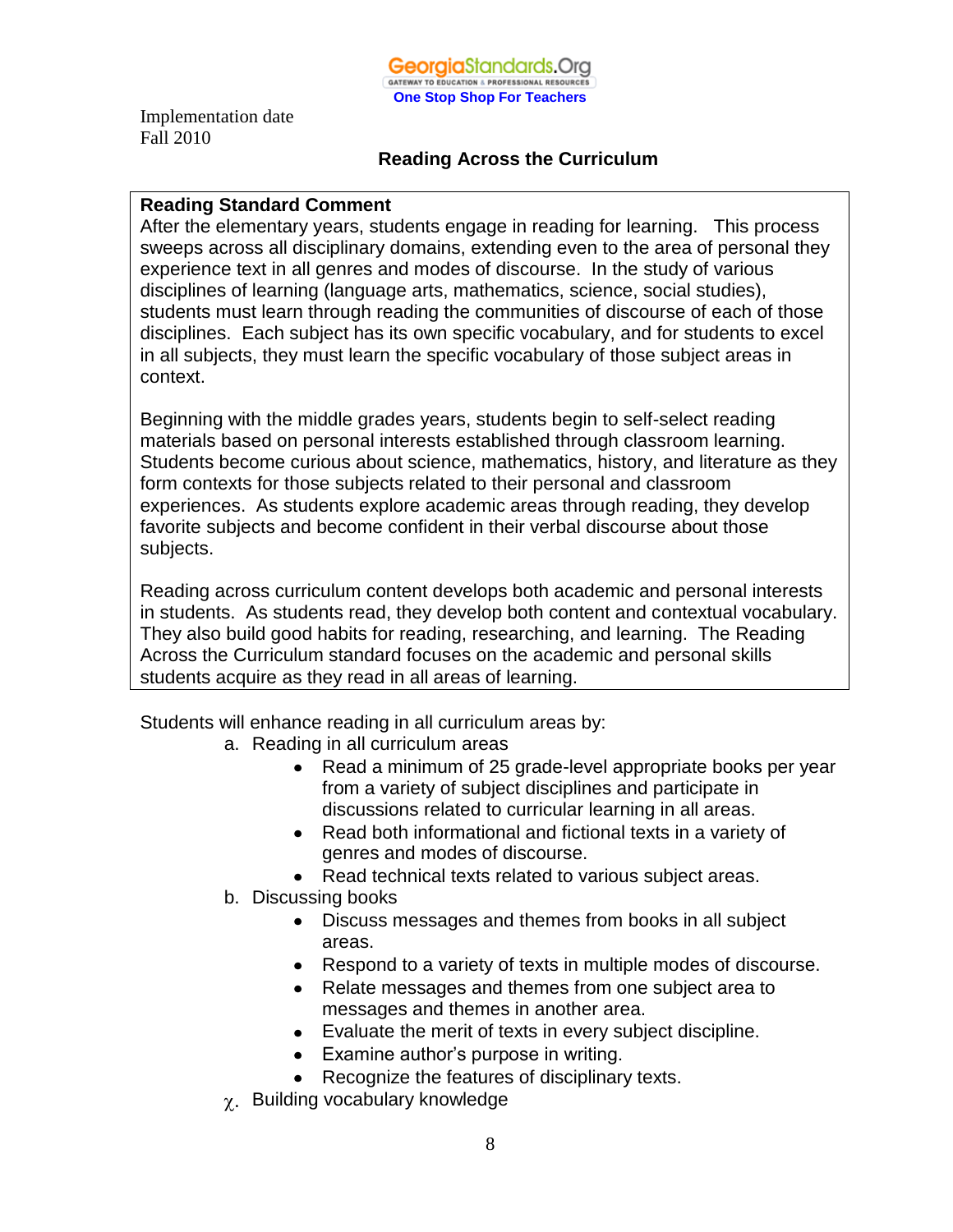**Georgia**Standards.Org GATEWAY TO EDUCATION & PROFESSIONAL RESOURC **One Stop Shop For Teachers**

Implementation date Fall 2010

- Demonstrate an understanding of contextual vocabulary in various subjects.
- Use content vocabulary in writing and speaking.
- Explore understanding of new words found in subject area texts.
- $\delta$ . Establishing context
	- Explore life experiences related to subject area content.
	- Discuss in both writing and speaking how certain words are subject area related.
	- Determine strategies for finding content and contextual meaning for unknown words.

## **CTAE Foundation Skills**

The Foundation Skills for Career, Technical and Agricultural Education (CTAE) are critical competencies that students pursuing any career pathway should exhibit to be successful. As core standards for all career pathways in all program concentrations, these skills link career, technical and agricultural education to the state's academic performance standards.

The CTAE Foundation Skills are aligned to the foundation of the U. S. Department of Education's 16 Career Clusters. Endorsed by the National Career Technical Education Foundation (NCTEF) and the National Association of State Directors of Career Technical Education Consortium (NASDCTEc), the foundation skills were developed from an analysis of all pathways in the sixteen occupational areas. These standards were identified and validated by a national advisory group of employers, secondary and postsecondary educators, labor associations, and other stakeholders. The Knowledge and Skills provide learners a broad foundation for managing lifelong learning and career transitions in a rapidly changing economy.

**CTAE-FS-1 Technical Skills:** Learners achieve technical content skills necessary to pursue the full range of careers for all pathways in the program concentration.

**CTAE-FS-2 Academic Foundations:** Learners achieve state academic standards at or above grade level.

**CTAE-FS-3 Communications:** Learners use various communication skills in expressing and interpreting information.

**CTAE-FS-4 Problem Solving and Critical Thinking:** Learners define and solve problems, and use problem-solving and improvement methods and tools.